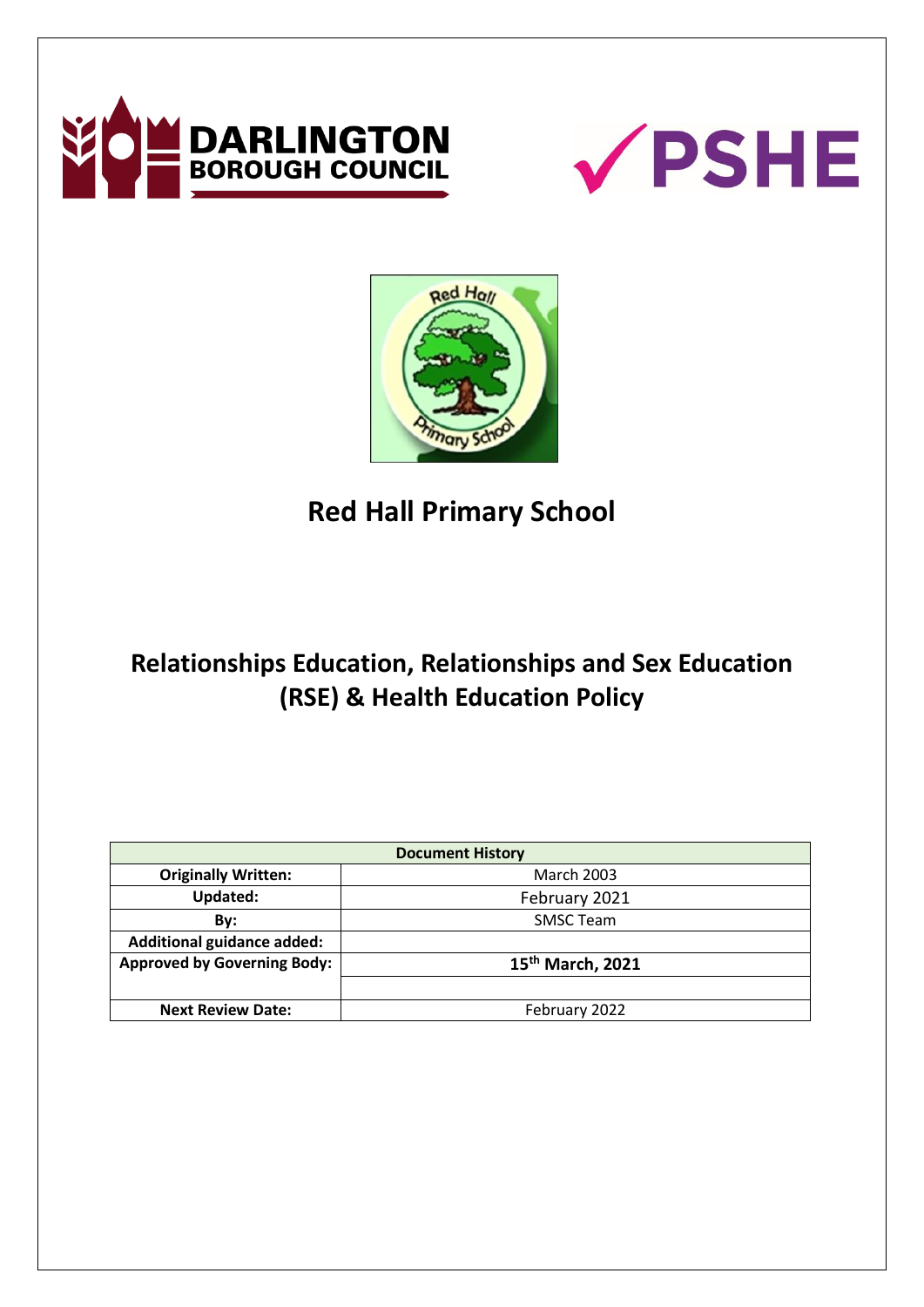# **Primary Relationships, Sex Education & Health Education Policy Guidance**

## **1. This policy was developed in response to:**

- Children and Social Work Act (2017)
- Relationships Education and Relationships and Sex Education (RSE) and Health Education Guidance, (Department for Education June 2019)
- Equality Act, 2010 and schools
- Not Yet Good Enough: personal, social, health and economic education in schools, (Ofsted 2013)
- Special Educational Needs and Disability code of practice: 0-25 years, 2017
- Life Lessons: PSHE and SRE in schools: Fifth Report, (House of Commons Education Committee 2015)
- Keeping Children safe in Education Statutory Guidance, 2018
- Transforming Children and Young People's Mental Health Provision Green Paper (July 2018)

This policy should be read in conjunction with:

- E-safety Policy
- Anti-bullying
- Expectations and choices framework
- Safeguarding Policy (including child sexual exploitation)
- Equality and Inclusion Policy
- PSHE Policy
- Drugs Policy
- SMSC policy
- **2. The engagement and consultation process has involved:**
- Pupil focus groups / school council
- Consultation and engagement with parents / carers Remote or in person
- Review of RSHE curriculum content with staff, pupils and parents /carers
- Consultation, agreement and implementation of policy by school governors

**This policy has been developed regard to the DfE Relationships Education, Relationships and Sex Education and Health Education guidance 2019. Taking into consideration changing adolescent bodies which schools have a requirement to teach and strongly links with RSE.**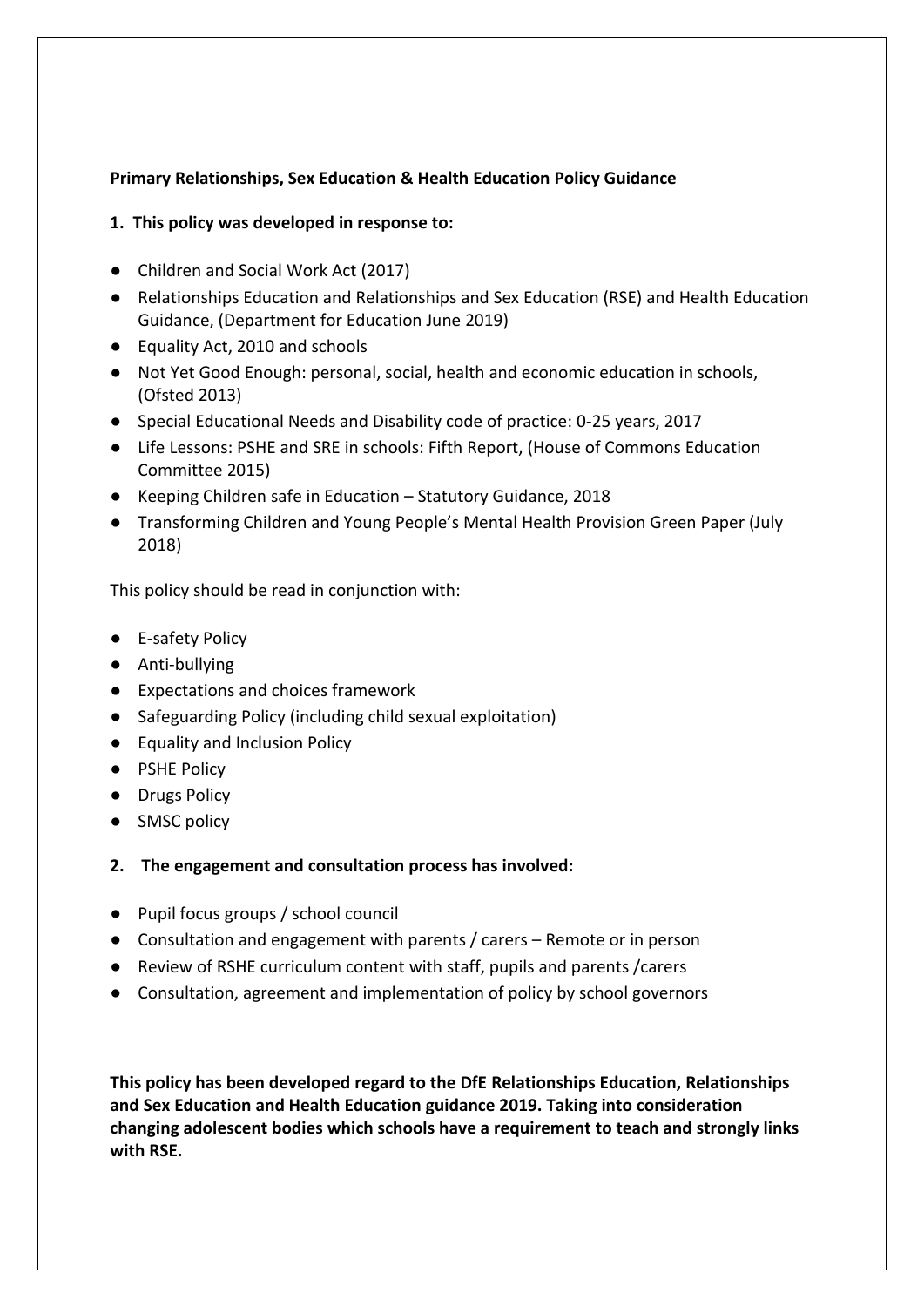# *3.* **Our RSE Programme**

**Relationships Education** is the building blocks of healthy, respectful relationships, focusing on family and friendships, including online. It gives children and young people the essential skills to build positive, enjoyable, and non-exploitative relationships.

**Relationships and Sex Education (RSE)** is lifelong learning about physical, sexual, moral, and emotional development. It is about the understanding of the importance of stable and loving relationships both on and offline, respect, love, and care, for family life. It involves acquiring information, developing skills, and forming positive beliefs, values and attitudes.

## **4. Principles and Values –**

In addition, Red Hall Primary School believes that RSE should:

- be an integral part of the lifelong learning process, beginning in early childhood and to continue into adult life.
- be an entitlement for all pupils in our care.
- encourage every pupil to contribute to the school community that aims to support each individual as they grow and learn.
- be set within this wider school context and supports family commitment and love, respect and affection, knowledge, and openness. Family is a broad concept; not just one model, e.g. children living with blended families; those living with same sex parents, children looked after, adopted children, extended family. It includes a variety of types of family structure, and acceptance of diversity.
- encourage pupils and staff to share and listen to each other's views and the right to hold/express views. We are aware of different values and opinions to sexual orientation and gender identity without promotion of any family structure. The important values are love, respect, kindness, generosity and care for each other.
- generate an atmosphere where questions and discussion on personal matters can take place without any stigma or embarrassment.
- recognise that parents and carers are the prime educators in teaching their children about sex, relationships and growing up. We aim to work in partnership with parents/carers and pupils, consulting them about the content of programmes.
- recognise that the wider community has much to offer and we aim to work in partnership with other health and education professionals.

## **RSE has three main elements: Attitudes and Values**

- learning the importance of values, individual conscience and moral choices.
- Learning the value and valuing family life, stable and loving relationships, marriage and civil partnerships.
- learning about the nurture of children.
- Learning the value of and demonstrating respect, love and care.
- exploring, considering and understanding moral dilemmas.
- developing skills including negotiation and decision making.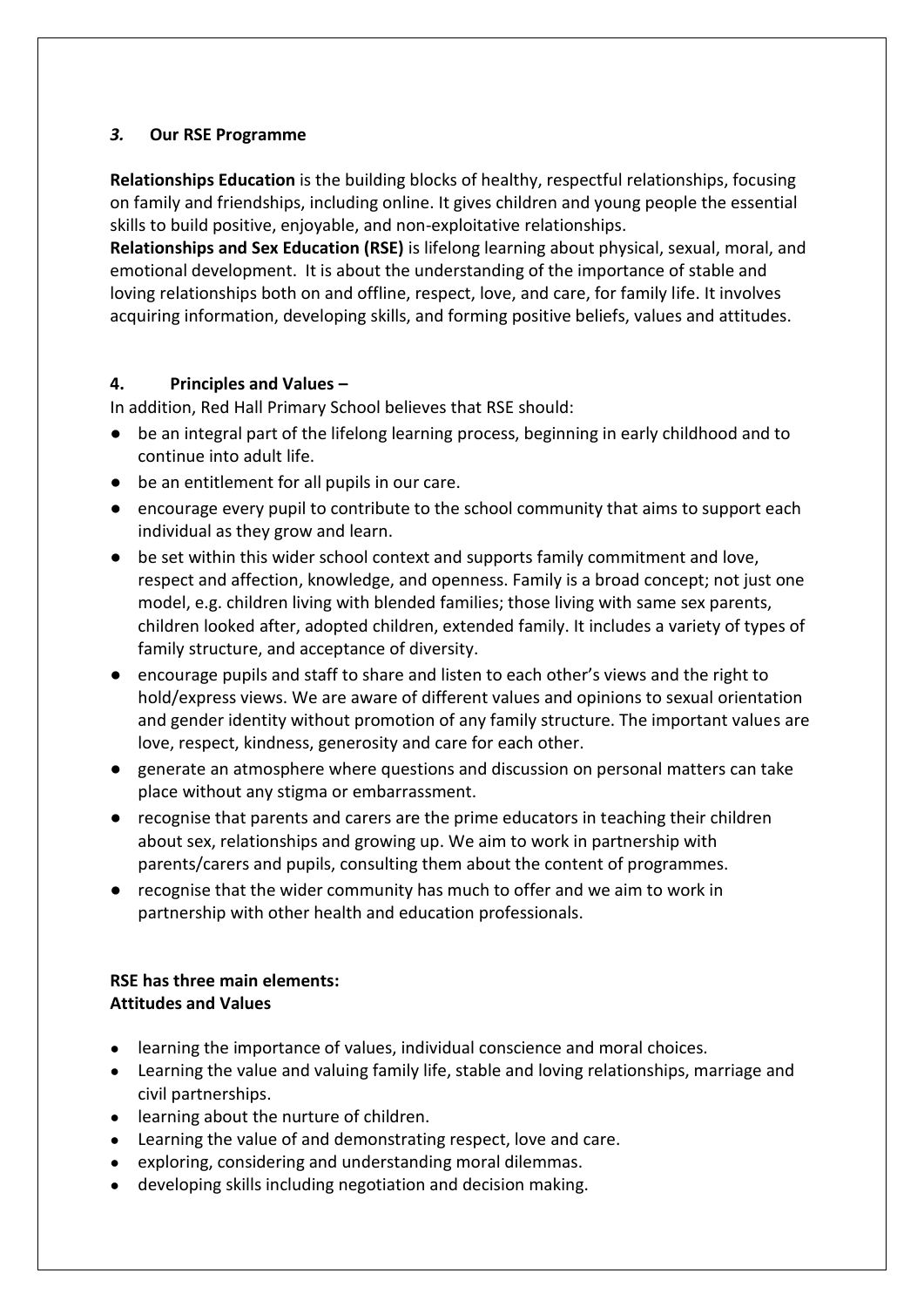- The importance of permission seeking/consent and giving, in relationships including online with friends, peers and adults.
- challenging myths, misconceptions and false assumptions about normal behaviour.

# **Personal and Social Skills**

- learning to manage emotions within relationships confidently and sensitively, including off and online.
- developing positive self-esteem and confidence.
- developing and demonstrating self-respect and empathy for others.
- making informed choices with an absence of prejudice.
- developing an appreciation of the consequences of choices made.
- managing conflict.
- empower pupils with the skills to be able to recognise inappropriate/ uncomfortable situations and/or behaviours with their family, peers and adults, interacting online.
- How to report concerns or abuse, and the vocabulary and confidence needed to do so.

# **Knowledge and Understanding**

- Should know that their bodies belong to them, and the differences between appropriate and inappropriate or unsafe physical, and other, contact
- Know the key facts about puberty and the changing adolescent body, particularly from ages 9 through to age 11, including physical and emotional changes. (Health Education)
- Learn about menstrual wellbeing including the key facts about the menstrual cycle. (Health Education)
- learning about reproduction, human sexuality, gender identity, personal health, emotions and relationships.
- learning about where to go for help or advice in school and how to access a range of local and national support agencies.

## **5. Aims and Objectives**

The aim of RSE is to provide balanced factual information about physical and emotional changes, together with consideration of the broader emotional, ethical, religious, and moral dimensions of sexual health. Our RSE programme aims to prepare pupils for an adult life in which they can:

- develop positive values and a moral framework that will guide their decisions, judgements and behaviour.
- have the confidence and self-esteem to value themselves and others and respect for individual conscience and the skills to judge what kind of relationship they want.
- understand the consequences of their actions and behave responsibly within personal relationships.
- avoid being pressured into uncomfortable or dangerous situations, including online sharing.
- communicate effectively by developing the appropriate language for sex and relationship issues.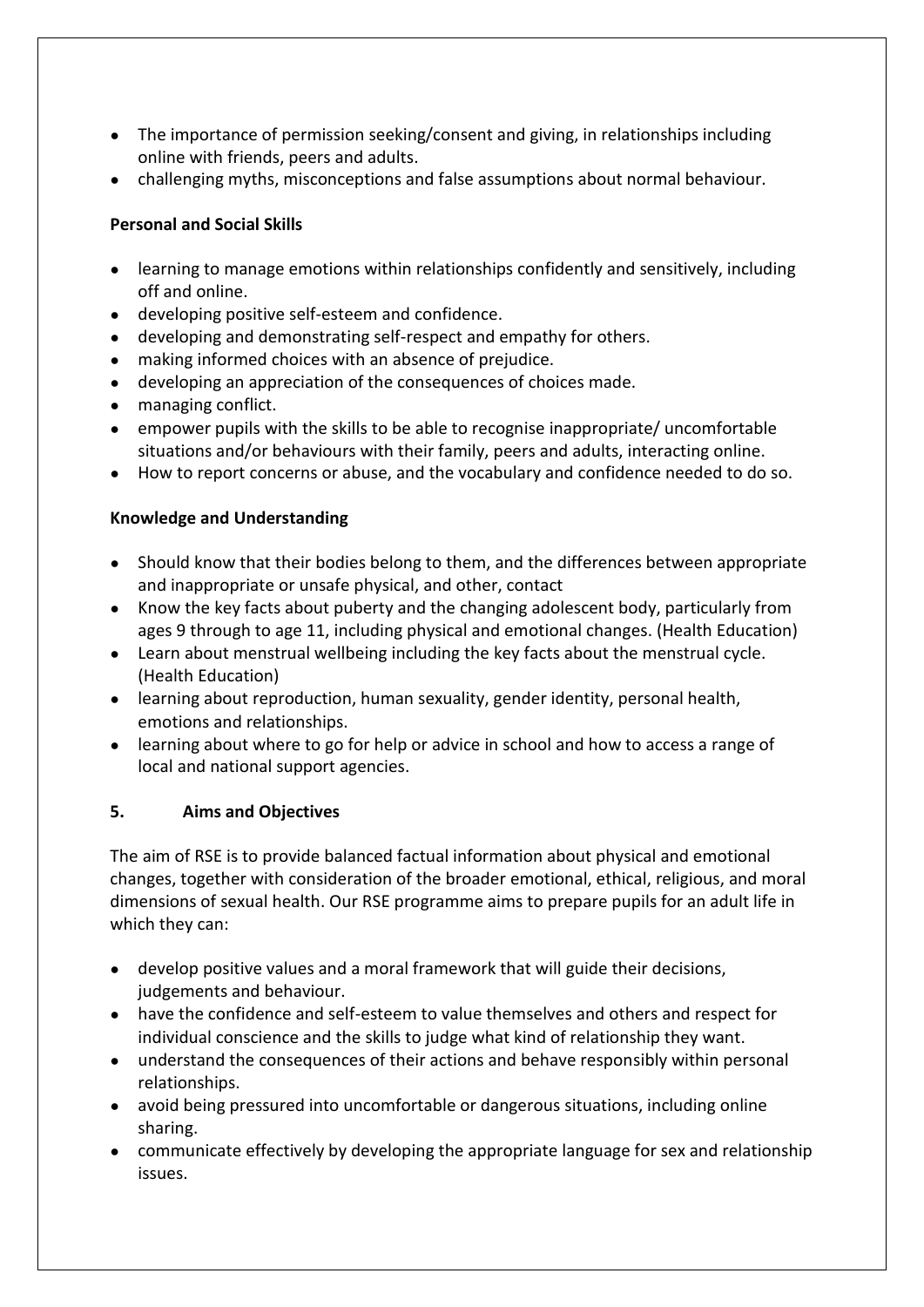- Understand seeking permission and consent
- develop awareness of their evolving sexuality, gender identity, challenge sexism and prejudice, which is inclusive to all children and young people.
- have sufficient information and skills to protect themselves in a variety of situations including from exploitation.
- be aware of sources of help and acquire the skills and confidence to access advice and support if necessary.

## **6. Roles and Responsibilities**

The governor lead for RSHE is Alan Moon.

The SLT lead for RSHE design and delivery is Gillian Marshall.

The Safeguarding lead is Julie Davidson.

The ICT lead is Abigail Johnstone.

## **7. Organisation and Content of RSE**

At Red Hall Primary School, we deliver our RSE through our PSHE Programme, RE and Science lessons at foundation stage, KS1 and KS2.

Much of our RSE at Red Hall Primary School takes place within PSHE lessons. Teachers generally deliver the PSHE curriculum with support from professionals where this is deemed appropriate and adds value. School staff are usually the best people to work with the pupils on many of the RSE topics as they are aware of each pupil's individual circumstances and needs.

Lessons are set within the wider context of the PSHE curriculum and focus more on the emotional aspects of development and building healthy relationships, although the physical aspects of puberty and reproduction may also be taught as part of National Curriculum Science. The PSHE Programme and Science National Curriculum are taught in each year group at an age appropriate level.

Any RSE lesson may include questions or issues that some pupils will find sensitive. Before embarking on these lessons, a group/classroom agreement is established which will prevent inappropriate personal information being requested or disclosed by those taking part in the lesson. This creates a safe environment to talk about issues which will be experienced by all as we grow up.

When pupils ask questions, we aim to answer them honestly at an age appropriate level and within the group/classroom agreement established at the start of the sessions. If it is felt that answering a specific question would involve information at a level inappropriate to the age and development of the rest of the pupils, the question will be dealt with individually at another time. If children's questions are unanswered, they could seek alternative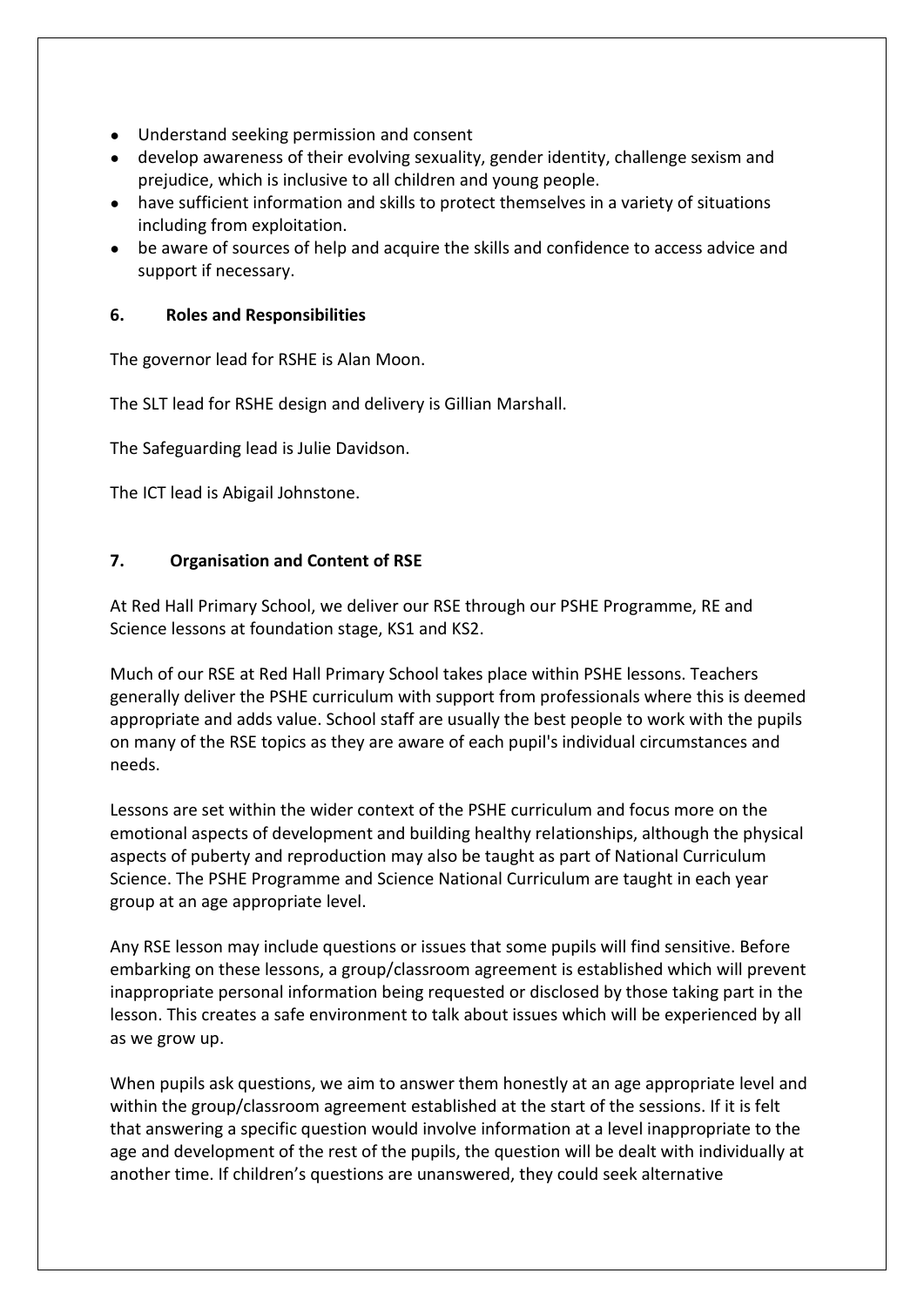information from less reliable sources of information, which equally could expose them to content that is unsuitable.

More expert or specialist teachers and other professionals may support staff that are uncomfortable with teaching certain aspects of the RSE curriculum. Support and professional development will be provided for staff, so that they can develop their knowledge, skills and confidence in delivering the whole of the RSHE programme.

Assessment is carried out where appropriate, for example, at the beginning and end of every module and involves teacher, pupil and peer assessment of knowledge and understanding, interpersonal skills, and attitudes. The annual Healthy Lifestyle Survey is delivered with our year 5 and 6 pupils and allows us to adapt our curriculum to ensure it meets the needs of our pupils. If any local, national or global trends were developing, we would address these accordingly and appropriately.

At Red Hall Primary School, all staff will use scientifically correct vocabulary in an age and stage appropriate way, this supports our safeguarding agenda, helps to create a shared understanding and to avoid misunderstandings and ambiguity. The words which will be used are penis, vulva, vagina, testicle, scrotum, breasts and pubic hair.

#### **8. Inclusion**

#### *Ethnic, Cultural and Religious Groups*

We intend our policy to be sensitive to the needs of different ethnic, cultural and religious groups. We encourage parents /carers to discuss any concerns with the Head teacher.

#### *Pupils with Special Needs*

We will ensure that all pupils receive relationships education and relationships and sex education, and we will offer provision appropriate to the needs of all our pupils, taking specialist advice where necessary.

#### *Gender, Identity and Sexual Orientation*

The RSE lead will ensure that the content is fully integrated into our programme of study, not delivered in addition to, as a one off or via a is it form an external agency. Schools are free to determine how they do this, it is expected that all pupils to be taught LGBT content, at a timely point. We aim to deal sensitively and honestly with regard of sexual orientation and gender identity, answer appropriate questions and offer support. Pupils, whatever their developing gender identity and sexuality need to feel that relationship education is relevant to them.

## **9. Working with parents/carers and the wider community**

Here at Red Hall Primary School we believe the role of parents and carers in the development of their children's understanding about relationships is vital. Parents/carers are the first educators of their children. Therefore, we will ensure that we work closely with parents/carers to ensure they are aware what is delivered, when and information is continually shared to ensure that you can talk about the same things at home. This policy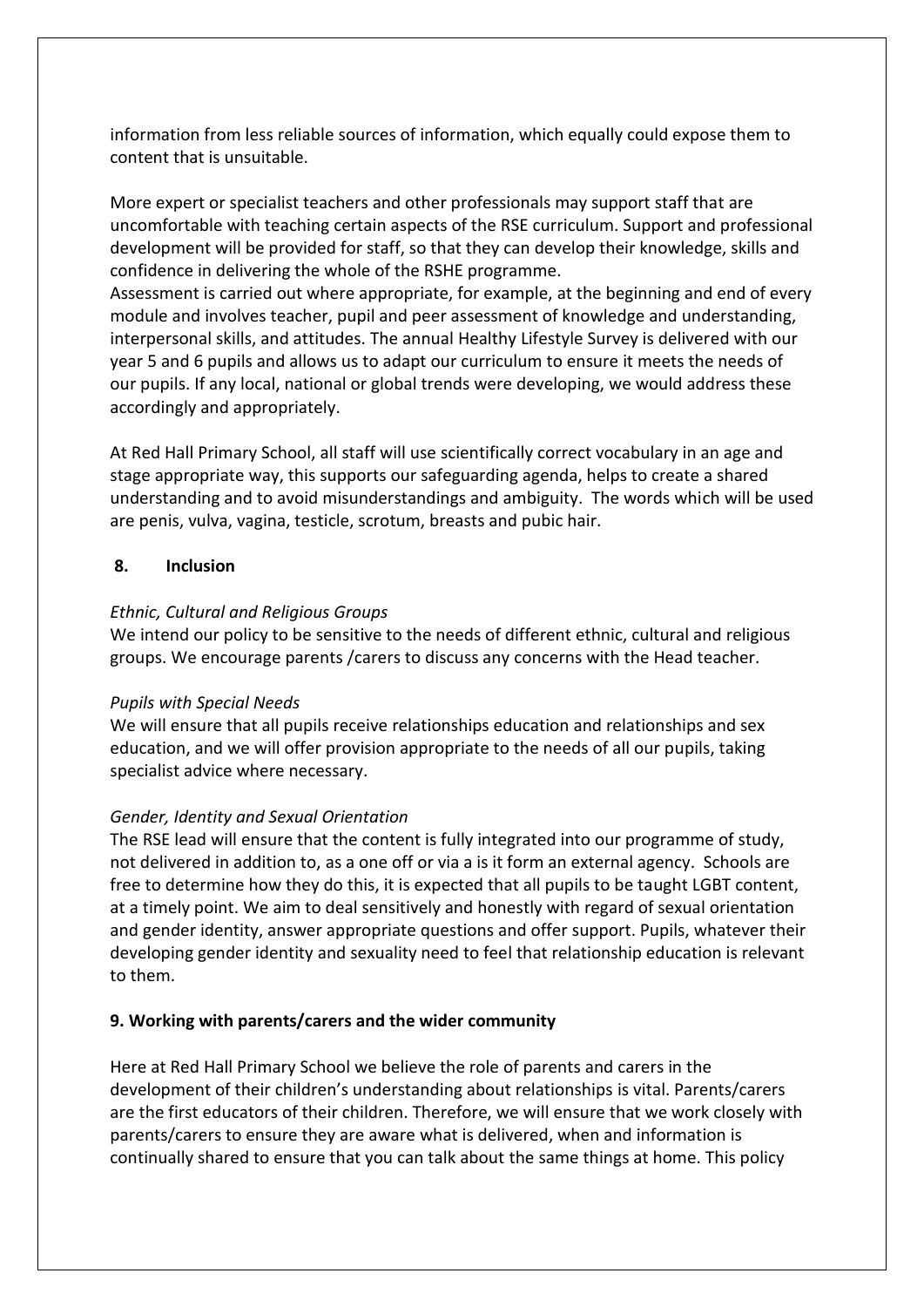and information on what will be taught and when will be freely available on our schools' website for parent/carers to access.

#### **10. Right to be excused from Sex Education**

We may choose to cover some additional content on sex education which is tailored to the age and the physical and emotional maturity of their pupils.

Parents and carers have the right to excuse their children from some or all of the sex education that goes beyond the national curriculum for science.

There is no right to withdraw from Relationships Education or Health Education, statutory from 2020. Alternative arrangements and purposeful education would need to be made in such cases. Parents and carers should be encouraged to discuss their concerns and / or decisions with the Head Teacher at the earliest opportunity. The Head Teacher/RSHE lead will document the process and outcome. Parents/carers are welcome to review any RSHE resources the school uses and encouraged to ask questions to gain clarity when needed. They will also be made aware that children may share their learning with other children out of the direct sessions and this cannot be prevented or the quality or information assured.

## **11. Safeguarding reports of abuse and confidentiality**

It should be made clear to pupils that all adults in school cannot guarantee absolute confidentiality. This should be made clear when forming the class/group agreement.

A child under 13 is not legally capable of consenting to sexual activity. Any offence under The Sexual Offences Act 2003 involving a child under 13 is very serious and should be taken to indicate a risk of significant harm to the child. Cases involving under 13's should always be discussed with the nominated child protection lead.

Under the Sexual Offences Act, penetrative sex with a child under the age of 13 is classed as rape. Therefore, in all cases where the sexually active young person is under 13, a referral should be made to First Contact, naming the young person, and the sexual partner if known. Following this, a Strategy Meeting or discussion will be held. The meeting will involve a Team Manager, Social Worker, Police, Health Worker, Education and Welfare and other relevant agencies, to discuss next steps.

Where the allegation concerns penetrative sex, or other intimate sexual activity occurs, there would always be reasonable cause to suspect that a child, whether girl or boy, is suffering or likely to suffer significant harm. All cases involving under 13's should be fully documented and reported.

Health professionals in school are bound by their codes of conduct but have a duty to share information with relevant others, if they believe that a child is suffering abuse.

## **12. Monitoring and Evaluation of RSE**

It is the responsibility of the Head Teacher/ Leadership Team to oversee and organise the monitoring and evaluation of RSE, in the context of the overall school plans for monitoring